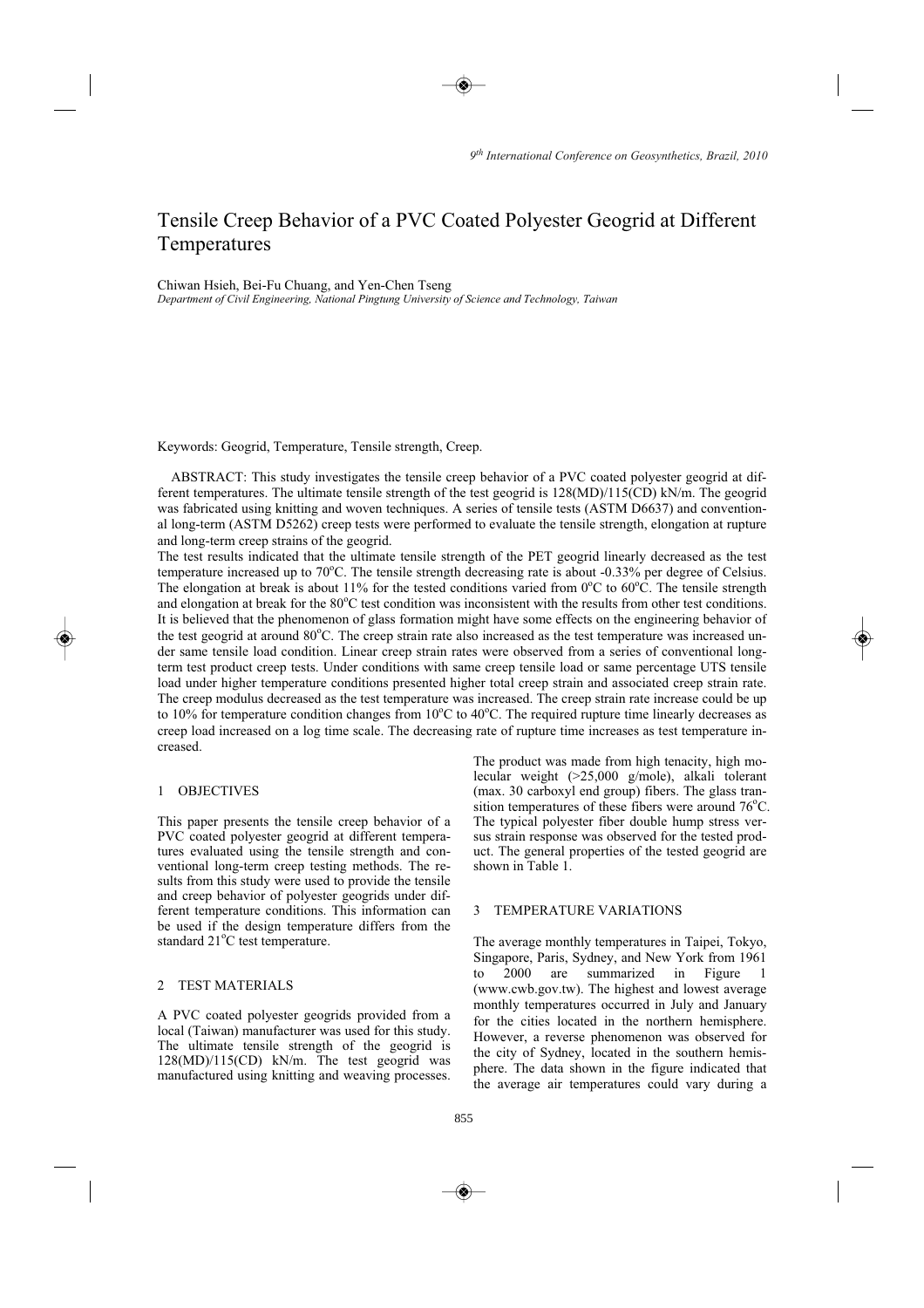year and the manner of variation depends on location. The difference between the highest and lowest average monthly temperature in New York was about 24.9°C. This difference was the greatest among the cities shown in the figure. On the other hand, the average monthly temperatures for Singapore varied throughout the year ranging from  $25.7^{\circ}$ C to  $27.4^{\circ}$ C.

The average monthly air and ground temperatures observed at the weather station at National Pingtung University of Science and Technology (NPUST) from 2006 to 2008 are summarized in Figure 2. As shown in the figure, the monthly average daily highest and lowest temperatures were generally 4°C to 5°C different from the average daily temperature. In general, the ground temperatures and the average daily air temperature showed good correlation. The average monthly air temperature, average monthly surface ground (-5cm) and shallow depth (-50 cm) ground temperatures were quite similar from April to September. However, the shallow depth (-50 cm) ground temperature would be  $2^{\circ}$ C to  $3^{\circ}$ C above the air temperature in the winter season. The NPUST ground temperature would vary  $\pm 5^{\circ}$ C through the year. Based upon the information shown in the two figures, ground temperature could vary from location to location and season to season. The air temperature and shallow depth ground temperature were close in the summer season. However, the shallow depth ground temperature would be slightly higher than the average air temperature in the winter season. This variation was quite different based upon the location. Currently, the  $21^{\circ}$ C test temperature is the most common condition referred to in ASTM and ISO standards. However, the present temperature of the geogrid used for reinforcement applications will vary based upon the site location and season. Therefore, the temperature effect on tensile and creep behavior in the PET geogrid is discussed.

## 4 TENSILE TESTS AT DIFFERENT TEMPERATURES

A series of tensile tests was conducted for the test PVC coated Polyester geogrid at different temperatures. The test temperatures varied from  $0^{\circ}$ C to  $80^{\circ}$ C. The ASTM D6637 method B, wide width tensile test, was used to perform the tensile tests. The test specimen is 100 mm in width containing three longitudinal ribs. The test samples were conditioned in a constant temperature chamber with the test temperature for 24 hours before the test. Six test specimens were used for each tested temperature. The typical load versus elongation curves for different tested temperatures are shown in Figure 3. The typical

double-S curve was also observed for all tested temperature conditions. The elongation at break for the tested conditions, varied from  $0^{\circ}$ C to  $60^{\circ}$ C, were about 11% and quite similar to each other. However, the elongation at break at  $80^{\circ}$ C is about 10.25%. This value is significantly lower than the elongation at break values at other conditions. Generally, the ultimate tensile strength decreased as the test temperature increased. The ultimate tensile strength versus test temperature is further analyzed and plotted in Figure 5. As shown in the figure, the ultimate tensile strengths decreased nearly linearly the test temperature decreased down to 70°C. The tensile strength decreasing rate is about -0.33% per degree of Celsius. The tensile strength and elongation at break for the 80°C test condition was inconsistent with the other test conditions. Because the glass transition temperature of PET yarn is near  $80^{\circ}$ C, the phenomenon of glass formation might have some effects on the engineering behavior of the test geogrid at around 80°C.

Table 1 Summary of the tested material engineering properties

| Item                                |                   | Test me-             | <b>Test Results</b><br>Type 1     |  |
|-------------------------------------|-------------------|----------------------|-----------------------------------|--|
|                                     |                   | thod                 |                                   |  |
| Material                            |                   |                      | PVC coated Po-<br>lyester Geogrid |  |
| Nominal Strength<br>(kN/m)          |                   |                      | $100 \times 100$                  |  |
| Junction weaving<br>Method          |                   |                      | Woven & Knitted                   |  |
| No. of rib                          | M.D.              |                      | 31.78                             |  |
| per width                           | X.D.              |                      | 37.19                             |  |
| Rib width                           | M.D               |                      | 11.31                             |  |
| (mm)                                | X.D.              |                      | 11.68                             |  |
| Rib spacing                         | M.D               |                      | 20.79                             |  |
| (mm)                                | X.D.              |                      | 15.54                             |  |
| P.O.A. $(\%)$                       |                   |                      | 35.64                             |  |
| Mass per<br>unit area<br>$(g/m^2)$  | w. PVC<br>coating | <b>ASTM</b><br>D5261 | 793.96                            |  |
| M.D. Tensile Strength<br>(kN/m)     |                   | <b>ASTM</b>          | 122.46                            |  |
| M.D. Elongation at<br>Break $(\% )$ |                   | D6637                | 11.06                             |  |
| X.D. Tensile Strength<br>(kN/m)     |                   | <b>ASTM</b>          | 114.55                            |  |
| X.D. Elongation at<br>Break $(\% )$ |                   | D6637                | 13.02                             |  |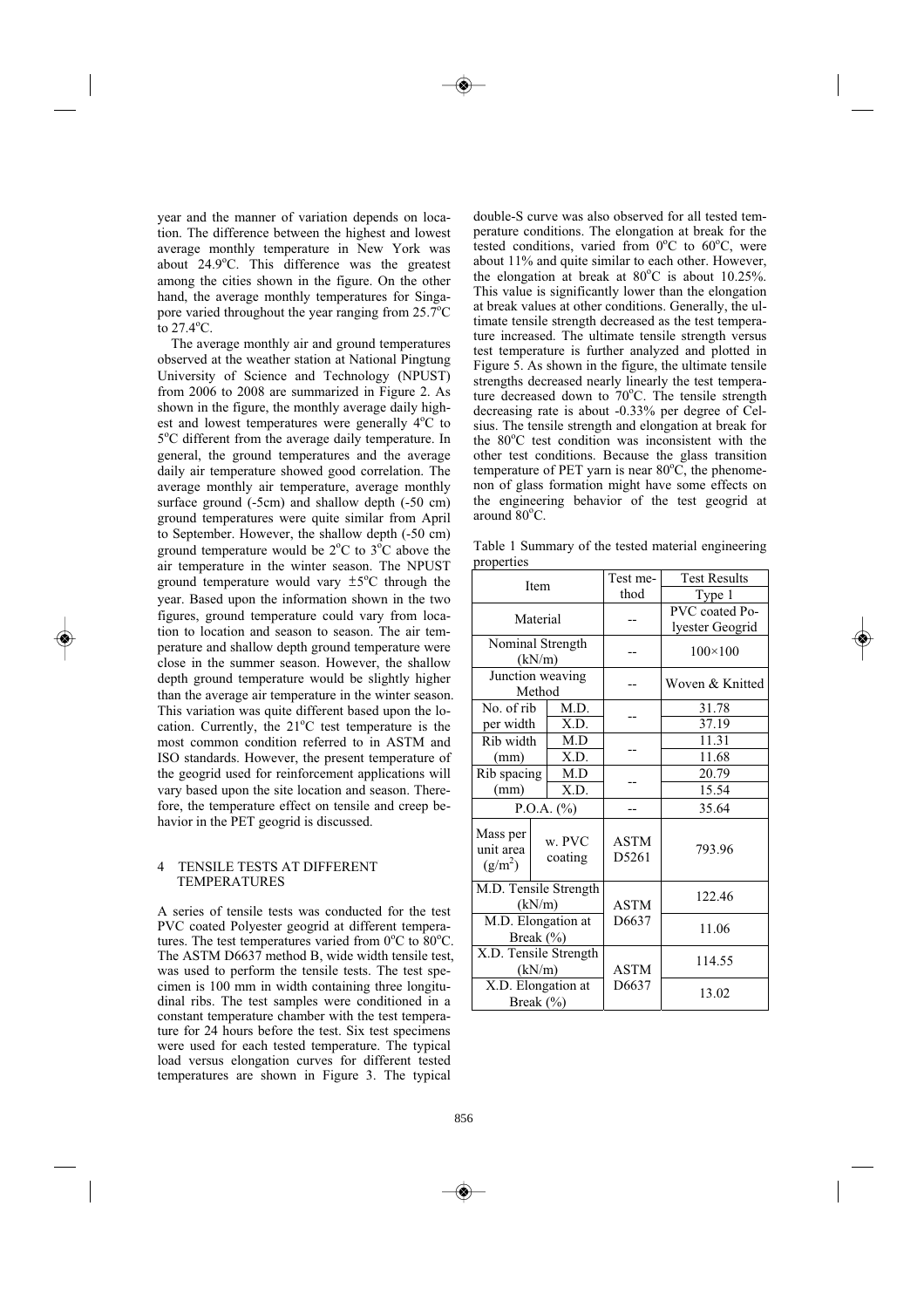|              | $10^{\circ}$ C |                | $20^{\circ}$ C |                                                  | 40 $\degree$ C |        |
|--------------|----------------|----------------|----------------|--------------------------------------------------|----------------|--------|
|              |                |                |                | No. Strain Modulus Strain Modulus Strain Modulus |                |        |
|              | $\frac{6}{2}$  | (kN/m)         |                | $(\%)$ (kN/m) (%)                                |                | (kN/m) |
| $\mathbf{1}$ | 7.44           | $1121.62$ 7.68 |                | 1036.50                                          | 7.57           | 985.67 |
| 2            | 7.55           | 1105.28        | 7.53           | $1057.15$ 7.61                                   |                | 980.49 |
| 3            | 7.69           |                |                | 1085.15 7.54 1055.75 7.62                        |                | 979.20 |
| Ave-<br>rage | 7.56           | 1104.16 7.58   |                | 1049.59                                          | 7.60           | 981.47 |

Table 2 Summary of Ramp and Hold test results at various temperatures.



Figure 1 Average monthly temperature for various cities.



Figure 2 Average monthly ground and air temperature at the National Pingtung University of Science and Technology weather station.



Figure 3 Typical wide width tensile test results of longitudinal ribs of the test geogrid at various temperatures.



Figure 4 Average tensile strength versus temperature for the test geogrid.

## 5 TENSILE CREEP TESTS AT DIFFERENT TEMPERATURES

The conventional creep tests (ASTM D5262) were conducted at temperatures of 10°C, 20°C, 30°C, 40°C, 60% RH, and at various creep tensile loads. For the conventional creep tests, two single-station and one multi-station rigid double-lever action creep frames, providing a 20:1 and 10:1 mechanical advantage in the loading train were employed, respectively. Temperature control with an accuracy of  $\pm$ 1°C was achieved using an environmental chamber and temperature-controlled room. The grips used in the wide width creep tests were a custom roller grip design fabricated in-house. Extension measurements for the creep test were made using a LVDT clamped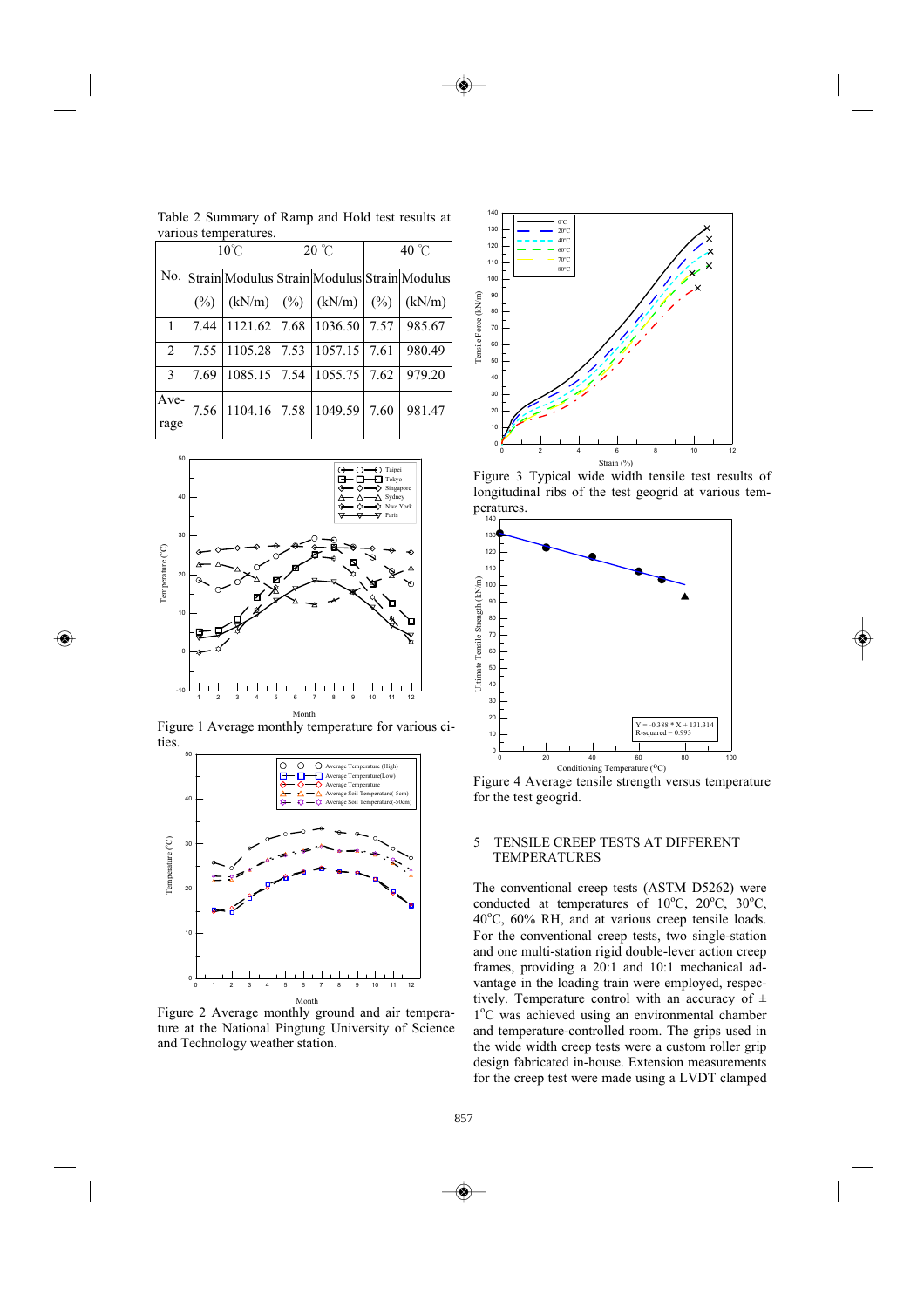to the specimens. A multiple-purpose environmental chamber (29x30x97 cm) with insulated walls was constructed to enclose the 215-mm wide width specimens and grips. The environmental chamber housed two 900W electrical heaters to achieve temperature jumps of  $6$  to  $10^{\circ}$ C within 2-4 minutes and maintain a constant temperature  $\pm 1$ <sup>o</sup>C during creep loading. The temperature was controlled using a custom made digital temperature controller with fuzzy logic capabilities equipped with an electronic thermocouple. Thermocouples for temperature control and data acquisition were positioned close to the specimen. Two 1/4 HP motors and two 5 by 2.5 inch fans were used within the environmental chamber to enhance air circulation and promote uniform temperature.

Displacements between the reference points in the specimen were measured using an external LVDT (Gefran Model PA1-F-100-S01M). The LVDT was directly mounted on the specimen with a gauge length of 100 mm. Because the LVDT measurements are temperature sensitive, temperature corrections were applied to the displacement data.

Temperature, displacements and tensile load were recorded using an automatic data acquisition system. Data were collected every second to adequately capture the stress-strain response until rupture.

All tests were conducted using specimens from the same roll and performed using the same load frame, instrumentation, specimen preparation procedures and initial loading procedures. Testing was conducted in the machine direction (MD) of the geogrid specimens. Since wide specimens (100 mm or 200 mm in width as required) were used throughout the testing program, the test sampling and conditioning procedures were always conducted in general agreement with the wide-width (method B) tensile testing standard ASTM D6637 (ASTM 2003). A preload of 222 N or 1.25% of UTS (whichever lower) was applied prior to each test to condition the specimen and minimized the initial "setting in" of the stress-strain curve. The LVDT was mounted directly on the specimen upon preload completion.

## 5.1 *Creep Strain*

Greenwood (2004) noted that there can be quite a wide variability in the initial strain measurements for geogrids in creep tests. Therefore, a series of ramp and hold  $(R \& H)$  short term creep tests was performed to determine the average short term elastic (creep) strain and modulus of the test geogrids. The R & H short term initial elastic (creep) strains and moduli results under 65% UTS tensile load at 10°C, 20°C, and 40°C temperatures are summarized in Table 2. The initial elastic moduli were 1104, 1050,

981 kN/m for the test geogrid at test temperatures of 10°C, 20°C, and 40°C, respectively. The initial elastic modulus decreased as the test temperature increased. The initial elastic (creep) modulus was used to adjust the long term creep curves for the test results.

As shown in Figure 4, the ultimate tensile strength (UTS) of the test geogrid decreased as the test temperature increased. Therefore, the applied creep tensile load associated with a certain percentage of ultimate tensile strength would vary at different test temperatures. Therefore, the creep tensile load can be presented in the form of accurate load or percentage of UTS. Figure 5 shows the creep strain curves derived from 1000-hour conventional long-term creep test results for the test geogrid under same applied load (76.16 kN/m) at  $10^{\circ}$ C,  $20^{\circ}$ C,  $30^{\circ}$ C, and 40°C test temperatures. The creep loads were 59% UTS, 61% UTS, 63% UTS and 65% UTS for the associated temperature of  $10^{\circ}$ C,  $20^{\circ}$ C,  $30^{\circ}$ C, and  $40^{\circ}$ C, respectively. Generally, consistent linear creep strain is shown in log time scale. Please note that the curve associated with higher temperature condition showed higher initial elastic strain and creep strain than the lower temperature conditions. The 1000 hour conventional long-term creep strains for the test geogrid at  $10^{\circ}$ C,  $20^{\circ}$ C,  $30^{\circ}$ C, and  $40^{\circ}$ C were 0.64%, 0.73%, 0.69% and 0.84%, respectively.

The load and strain data can be converted into the creep modulus for the tensile creep test. Figure 6 shows the analyzed creep modulus curves associated with the creep tensile test data shown in Figure 5. As shown in the figure, the creep modulus linear decreases as increasing test duration on a log time scale. However, the creep modulus decreases as the test temperature increased. The reduction rate was about 10% for condition changes from  $10^{\circ}$ C to  $40^{\circ}$ C.

As discussed earlier, the ultimate tensile strength could vary for different test temperature. The 1000 hour creep tensile curves with 65% UTS tensile load at  $10^{\circ}$ C,  $20^{\circ}$ C,  $30^{\circ}$ C, and  $40^{\circ}$ C are showed in Figure 7. The associated creep tensile loads are 82.83 kN/m, 79.97 kN/m, 77.79 kN/m, and 76.16 kN/m, for temperatures at  $10^{\circ}$ C,  $20^{\circ}$ C,  $30^{\circ}$ C, and  $40^{\circ}$ C, respectively. Because the temperature effect on the initial creep strain slightly increases as the test temperature increases, these three creep curves are parallel to each other. The total creep strain increased as the test temperature increased. The 1000-hour conventional long-term creep strains for the test geogrid under 65% UTS tensile creep load at 10°C, 20°C, 30°C, and 40°C were 0.75%, 0.82%, 0.81%, and 0.84%, respectively. The difference in creep strain was very minor and only about 11% for temperature changes from 10°C to 40°C. Similarly, the creep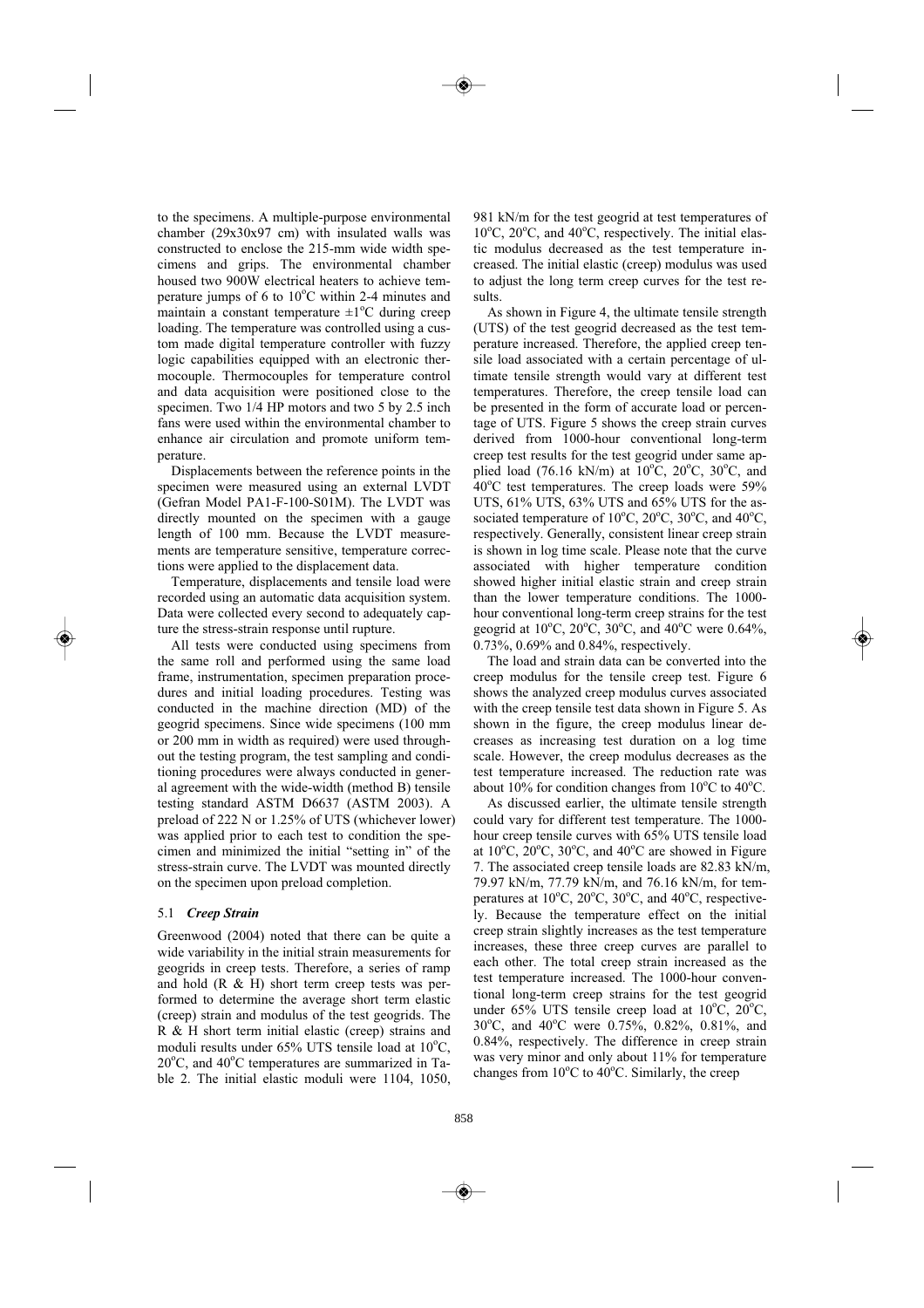

Figure 5 Long term creep curves for 76.16 kN/m tensile load at  $10^{\circ}$ C,  $20^{\circ}$ C,  $30^{\circ}$ C, and  $40^{\circ}$ C.



Figure 6 Creep modulus versus time curves for 76.16kN/m tensile load at  $10^{\circ}$ C,  $20^{\circ}$ C,  $30^{\circ}$ C, and  $40^{\circ}$ C.

modulus linear decreases as increasing test duration on a log time scale showed in Figure 8. The creep moduli also decreased as the test temperature increased for the three test conditions.

#### 6 CREEP RUPTURE

Figure 9 presents the linear regression plots of rupture load as percentage of UTS versus log time to rupture for the conventional creep tests performed for temperatures at 10°C, 20°C, and 40°C. These data points are located scatter around the regress lines for these test temperatures. As shown in the figure, the percentage of rupture load linear decreases as increasing test duration on a log time scale. The decreasing rate of creep rupture load increases as test temperature increased. Because of these behaviors,



Figure 7 Long term creep curves under 65% UTS loading at various test temperatures.



Figure 8 Creep modulus curves under 65% UTS loading at various test temperatures.

the long-term performance rupture load would decrease as test temperature increased. Therefore, it is important to know the design temperature in order to select adequate design factors during design stage.

## 7 SUMMARY AND CONCLUSIONS

The average air and ground temperatures vary from location to location and season to season. In addition, the air temperature and shallow depth ground temperature were found to be near or slightly different throughout the year. Therefore, the effect of temperature on the tensile creep behavior of PET geogrid was discussed in the paper. A PVC coated polyester geogrids provided from local (Taiwan) manufacturer was used in this study. The ultimate tensile strength of the geogrid at standard test condition is